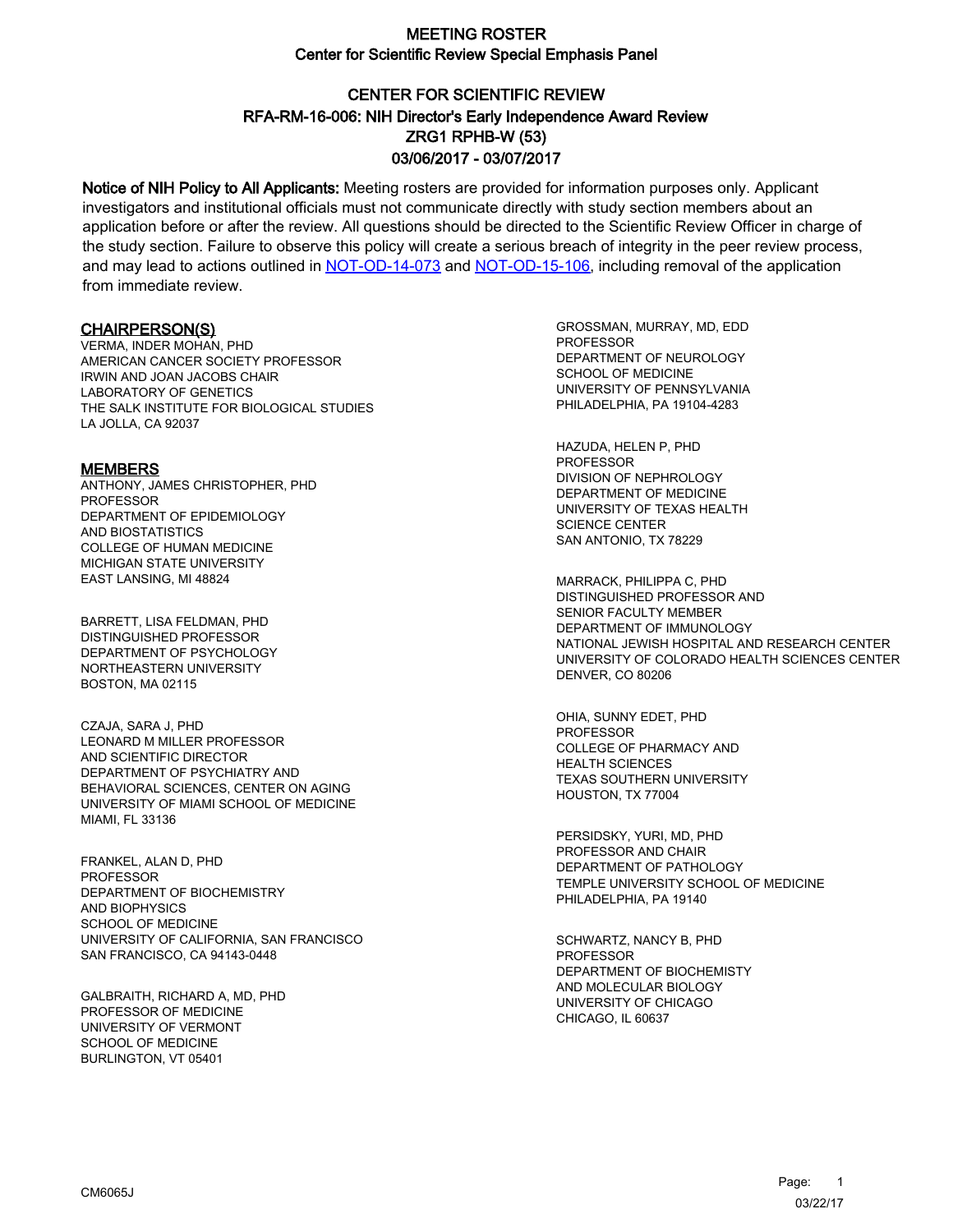# CENTER FOR SCIENTIFIC REVIEW ZRG1 RPHB-W (53) 03/06/2017 - 03/07/2017 RFA-RM-16-006: NIH Director's Early Independence Award Review

Notice of NIH Policy to All Applicants: Meeting rosters are provided for information purposes only. Applicant investigators and institutional officials must not communicate directly with study section members about an application before or after the review. All questions should be directed to the Scientific Review Officer in charge of the study section. Failure to observe this policy will create a serious breach of integrity in the peer review process, and may lead to actions outlined in [NOT-OD-14-073](https://grants.nih.gov/grants/guide/notice-files/NOT-OD-14-073.html) and [NOT-OD-15-106,](https://grants.nih.gov/grants/guide/notice-files/NOT-OD-15-106.html) including removal of the application from immediate review.

SPRADLING, ALLAN C, PHD **DIRECTOR** DEPARTMENT OF EMBRYOLOGY CARNEGIE INSTITUTE OF WASHINGTON BALTIMORE, MD 21218

MAIL REVIEWER(S) ALPER, HAL S, PHD ASSOCIATE PROFESSOR DEPARTMENT OF CHEMICAL ENGINEERING UNIVERSITY OF TEXAS AT AUSTIN AUSTIN, TX 78712

AZAD, ABDU F, PHD, PHMD PROFESSOR DEPARTMENT OF MICROBIOLOGY AND IMMUNOLOGY SCHOOL OF MEDICINE UNIVERSITY OF MARYLAND BALTIMORE, MD 21201-1541

BALYASNIKOVA, IRINA V, PHD ASSOCIATE PROFESSOR DEPARTMENT OF SURGERY SECTION OF NEUROSURGERY THE UNIVERSITY OF CHICAGO CHICAGO, IL 60637

BARTH, DANIEL S, PHD PROFESSOR DEPARTMENT OF PSYCHOLOGY AND NEUROSCIENCE UNIVERSITY OF COLORADO BOULDER, CO 80309

BERN, CARYN, MD MEDICAL EPIDEMIOLOGIST DEPARTMENT OF EPIDEMIOLOGY UNIVERSITY OF CALIFORNIA, SAN FRANCISCO SAN FRANCISCO, CA 94143

BLOOM, KERRY S, PHD THAD L BEYLE DISTINGUISHED PROFESSOR DEPARTMENT OF BIOLOGY UNIVERSITY OF NORTH CAROLINA CHAPEL HILL, NC 27599

BOWIE, JAMES U, PHD **PROFESSOR** DEPARTMENT OF CHEMISTRY AND BIOCHEMISTRY UNIVERSITY OF CALIFORNIA, LOS ANGELES LOS ANGELES, CA 90095

BRUCE-KELLER, ANNADORA J, PHD ASSOCIATE PROFESSOR DEPARTMENT OF INFLAMMATION AND NEURODEGENERATION PENNINGTON BIOMEDICAL RESEARCH CENTER LOUISIANA STATE UNIVERSITY BATON ROUGE, LA 70808

CHAN, WING C, MBBS, MD **PROFESSOR** DEPARTMENT OF PATHOLOGY CITY OF HOPE MEDICAL CENTER DUARTE, CA 91010

CHANDRA, SIDDHARTH, PHD PROFESSOR AND DIRECTOR ASIAN STUDIES CENTER MICHIGAN STATE UNIVERSITY EAST LANSING , MI 48824

CHANG, STEPHEN M, PHD CHIEF SCIENTIFIC OFFICER NEW YORK STEM CELL FOUNDATION NEW YORK, NY 10032

CHAPMAN, WENDY W, PHD DEPARTMENT CHAIR DEPARTMENT OF BIOMEDICAL INFORMATICS SCHOOL OF MEDICINE UNIVERSITY OF UTAH SALT LAKE CITY, UT 84108

CHEN, KEWEI, PHD DIRECTOR COMPUTATIONAL IMAGE ANALYSIS PROGRAM BANNER GOOD SAMARITAN MEDICAL CENTER PHOENIX, AZ 85006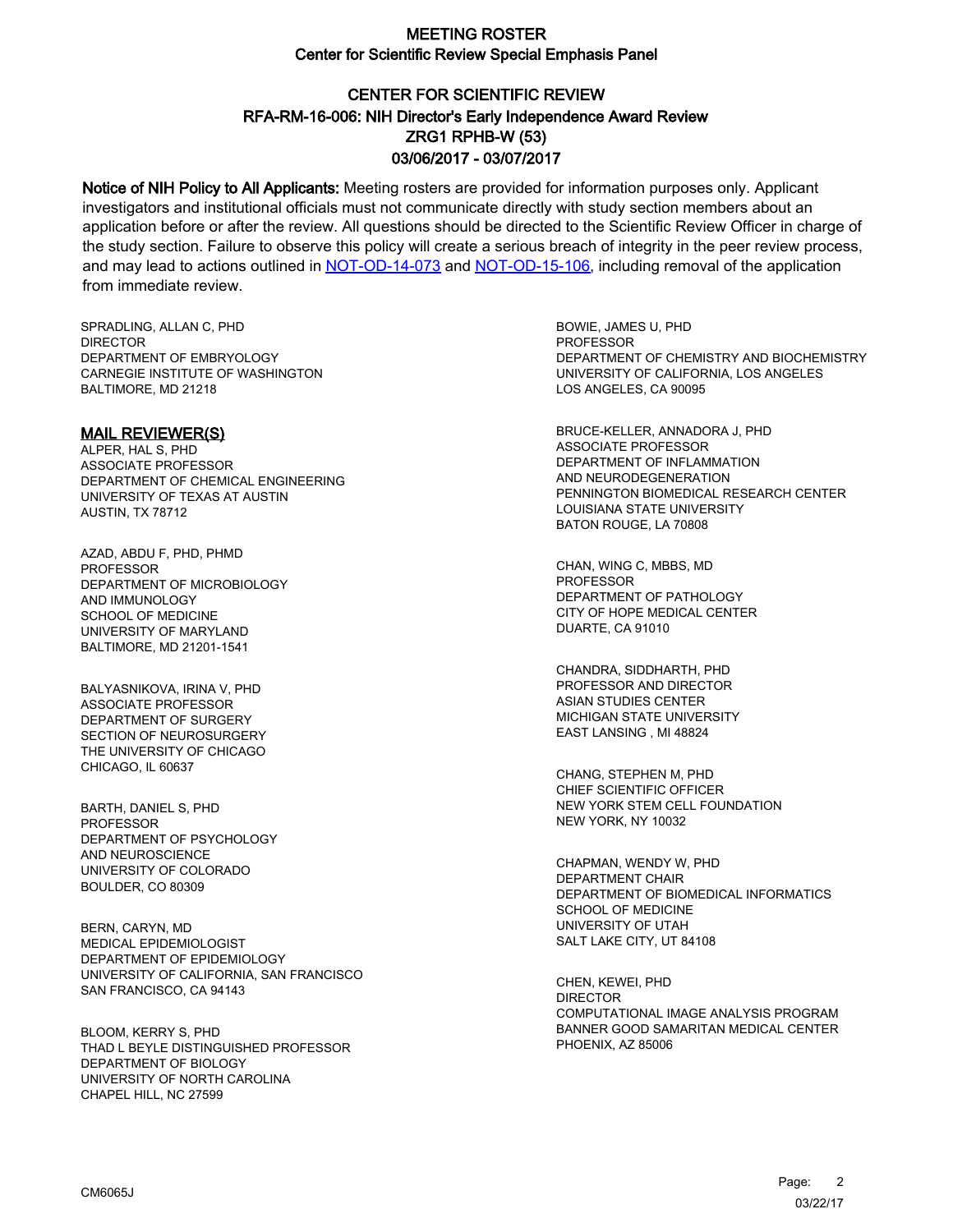# CENTER FOR SCIENTIFIC REVIEW ZRG1 RPHB-W (53) 03/06/2017 - 03/07/2017 RFA-RM-16-006: NIH Director's Early Independence Award Review

Notice of NIH Policy to All Applicants: Meeting rosters are provided for information purposes only. Applicant investigators and institutional officials must not communicate directly with study section members about an application before or after the review. All questions should be directed to the Scientific Review Officer in charge of the study section. Failure to observe this policy will create a serious breach of integrity in the peer review process, and may lead to actions outlined in [NOT-OD-14-073](https://grants.nih.gov/grants/guide/notice-files/NOT-OD-14-073.html) and [NOT-OD-15-106,](https://grants.nih.gov/grants/guide/notice-files/NOT-OD-15-106.html) including removal of the application from immediate review.

CHEN, XIN JIE, PHD **PROFESSOR** DEPARTMENT OF BIOCHEMISTRY AND MOLECULAR BIOLOGY UPSTATE MEDICAL UNIVERSITY SYRACUSE, NY 13210

COE, CHRISTOPHER L, PHD W B CANNON PROFESSOR DEPARTMENT OF PSYCHOLOGY UNIVERSITY OF WISCONSIN, MADISON MADISON, WI 53715

COHEN, DALE J, PHD DEPARTMENT OF PSYCHOLOGY UNIVERSITY OF NORTH CAROLINA, WILMINGTON WILMINGTON, NC 28403

CORCES, VICTOR G, PHD ARTS AND SCIENCES DISTINGUISHED PROFESSOR DEPARTMENT OF BIOLOGY EMORY UNIVERSITY ATLANTA, GA 30322

CORNIER, MARC-ANDRE, MD PROFESSOR DIVISION OF ENDOCRINOLOGY METABOLISM AND DIABETES SCHOOL OF MEDICINE UNIVERSITY OF COLORADO, DENVER AURORA, CO 80045

DABELEA, DANA, MD, PHD PROFESSOR AND ASSOCIATE DEAN, FACULTY AFFAIRS DEPARTMENT OF EPIDEMIOLOGY UNIVERSITY OF COLORADO DENVER AURORA, CO 80045

DALY, MARY BERYL, MD, PHD ASSOCIATE DIRECTOR CANCER CONTROL SCIENCE PROGRAM FOX CHASE CANCER CENTER PHILADELPHIA, PA 19111

DAS, SANDEEP R, MD ASSOCIATE PROFESSOR DIVISION OF CARDIOLOGY UNIVERSITY OF TEXAS SOUTHWESTERN MEDICAL CENTER DALLAS, TX 75390

DAVILA, EDUARDO, PHD ASSOCIATE PROFESSOR DEPARTMENT OF MICROBIOLOGY AND IMMUNOLOGY PROGRAM LEADER, TUMOR IMMUNOLOGY AND IMMUNOTHERAPY UNIVERSITY OF MARYLAND, BALTIMORE BALTIMORE, MD 21201

DENIC, VLADIMIR, PHD ASSOCIATE PROFESSOR DEPARTMENT OF MOLECULAR AND CELLULAR BIOLOGY HARVARD UNIVERSITY CAMBRIDGE, MA 02138

DERISI, JOSEPH, PHD HOWARD HUGHES INVESTIGATOR DEPARTMENT OF BIOCHEMISTRY AND BIOPHYSICS UNIVERSITY OF CALIFORNIA SAN FRANCISCO, CA 94143

DIAZ, FRANCISCA, PHD RESEARCH ASSOCIATE PROFESSOR DEPARTMENT OF NEUROLOGY MILLER SCHOOL OF MEDICINE UNIVERSITY OF MIAMI MIAMI, FL 33136

DOUGHERTY, CYNTHIA M, BSN, PHD PROFESSOR DEPARTMENT OF MEDICINE UNIVERSITY OF WASHINGTON SEATTLE VA MEDICAL CENTER SEATTLE, WA 98108-1595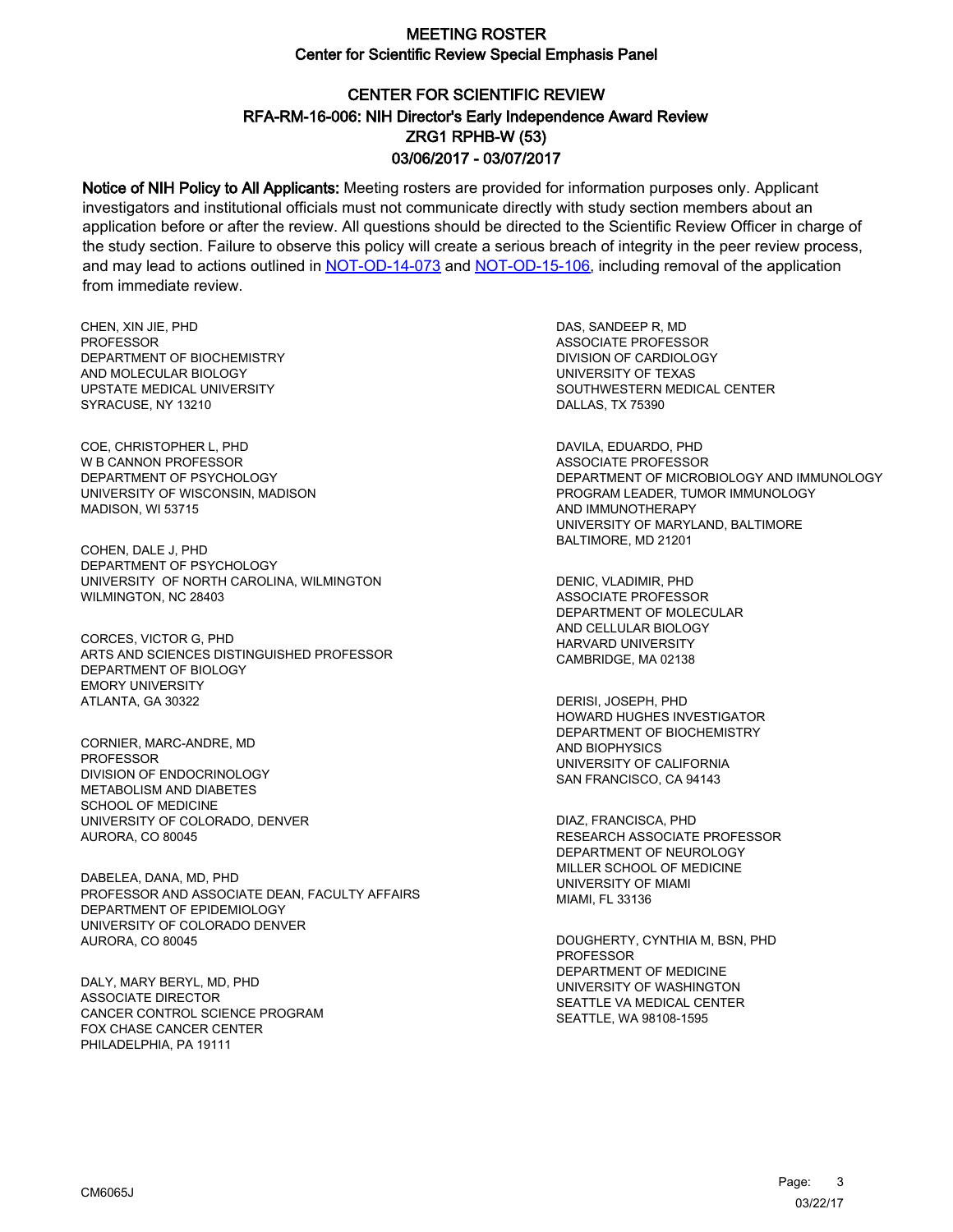# CENTER FOR SCIENTIFIC REVIEW ZRG1 RPHB-W (53) 03/06/2017 - 03/07/2017 RFA-RM-16-006: NIH Director's Early Independence Award Review

Notice of NIH Policy to All Applicants: Meeting rosters are provided for information purposes only. Applicant investigators and institutional officials must not communicate directly with study section members about an application before or after the review. All questions should be directed to the Scientific Review Officer in charge of the study section. Failure to observe this policy will create a serious breach of integrity in the peer review process, and may lead to actions outlined in [NOT-OD-14-073](https://grants.nih.gov/grants/guide/notice-files/NOT-OD-14-073.html) and [NOT-OD-15-106,](https://grants.nih.gov/grants/guide/notice-files/NOT-OD-15-106.html) including removal of the application from immediate review.

ELMAN, JEFFREY L, PHD PROFESSOR CHANCELLOR'S ASSOCIATES ENDOWED CHAIR DEAN, DIVISION OF SOCIAL SCIENCES UNIVERSITY OF CALIFORNIA, SAN DIEGO LA JOLLA, CA 92093

ELMORE, JOANN G, MD PROFESSOR OF EPIDEMIOLOGY HARBORVIEW MEDICAL CENTER SCHOOL OF MEDICINE UNIVERSITY OF WASHINGTON SEATTLE, WA 98104

ELOWITZ, MICHAEL B, PHD **PROFESSOR** DIVISION OF BIOLOGY CALIFORNIA INSTITUTE OF TECHNOLOGY PASADENA, CA 91125

ENGELHARD, VICTOR H, PHD BEIRNE B. CARTER PROFESSOR OF IMMUNOLOGY, PROFESSOR OF MICROBIOLOGY, IMMUNOLOGY, AND CANCER BIOLOGY DEPARTMENT OF MICROBIOLOGY CARTER IMMUNOLOGY CENTER UNIVERSITY OF VIRGINIA CHARLOTTESVILLE, VA 22908

FIGUEROA, MARIA EUGENIA, MD ASSISTANT PROFESSOR SCIENTIFIC DIRECTOR, EPIGENOMICS CORE FACILITY DEPARTMENT OF PATHOLOGY UNIVERSITY OF MICHIGAN MEDICAL SCHOOL ANN ARBOR, MI 48109

FILLINGIM, ROGER B, PHD DISTINGUISHED PROFESSOR DEPARTMENT OF COMMUNITY DENTISTRY AND BEHAVIORAL SCIENCE COLLEGE OF DENTISTRY UNIVERSITY OF FLORIDA GAINESVILLE, FL 32610

FLYNN, KATHRYN E, PHD ASSOCIATE PROFESSOR CENTER FOR PATIENT CARE AND OUTCOMES RESEARCH MEDICAL COLLEGE OF WISCONSIN MILWAUKEE, WI 53226

FREEDMAN, EDWARD G, PHD ASSOCIATE PROFESSOR DEPARTMENT OF NEUROBIOLOGY AND ANATOMY UNIVERSITY OF ROCHESTER ROCHESTER, NY 14642

GABRIELI, JOHN, PHD **PROFESSOR** DEPARTMENT OF BRAIN AND COGNITIVE SCIENCES MASSACHUSETTS INSTITUTE OF TECHNOLOGY CAMBRIDGE, MA 02139

GAMCSIK, MICHAEL, PHD ASSISTANT PROFESSOR DEPARTMENT OF BIOMEDICAL ENGINEERING NORTH CAROLINA STATE UNIVERSITY RALEIGH, NC 27695

GARCIA-CARDENA, GUILLERMO, PHD ASSOCIATE PROFESSOR OF PATHOLOGY DIRECTOR, LABORATORY FOR SYSTEMS BIOLOGY CENTER FOR EXCELLENCE IN VASCULAR BIOLOGY BRIGHAM AND WOMEN'S HOSPITAL HARVARD UNIVERSITY MEDICAL SCHOOL BOSTON, MA 02115

GARRY, ROBERT F, PHD PROFESSOR AND ASSISTANT DEAN DEPARTMENT OF MICROBIOLOGY AND IMMUNOLOGY TULANE UNIVERSITY NEW ORLEANS, LA 70112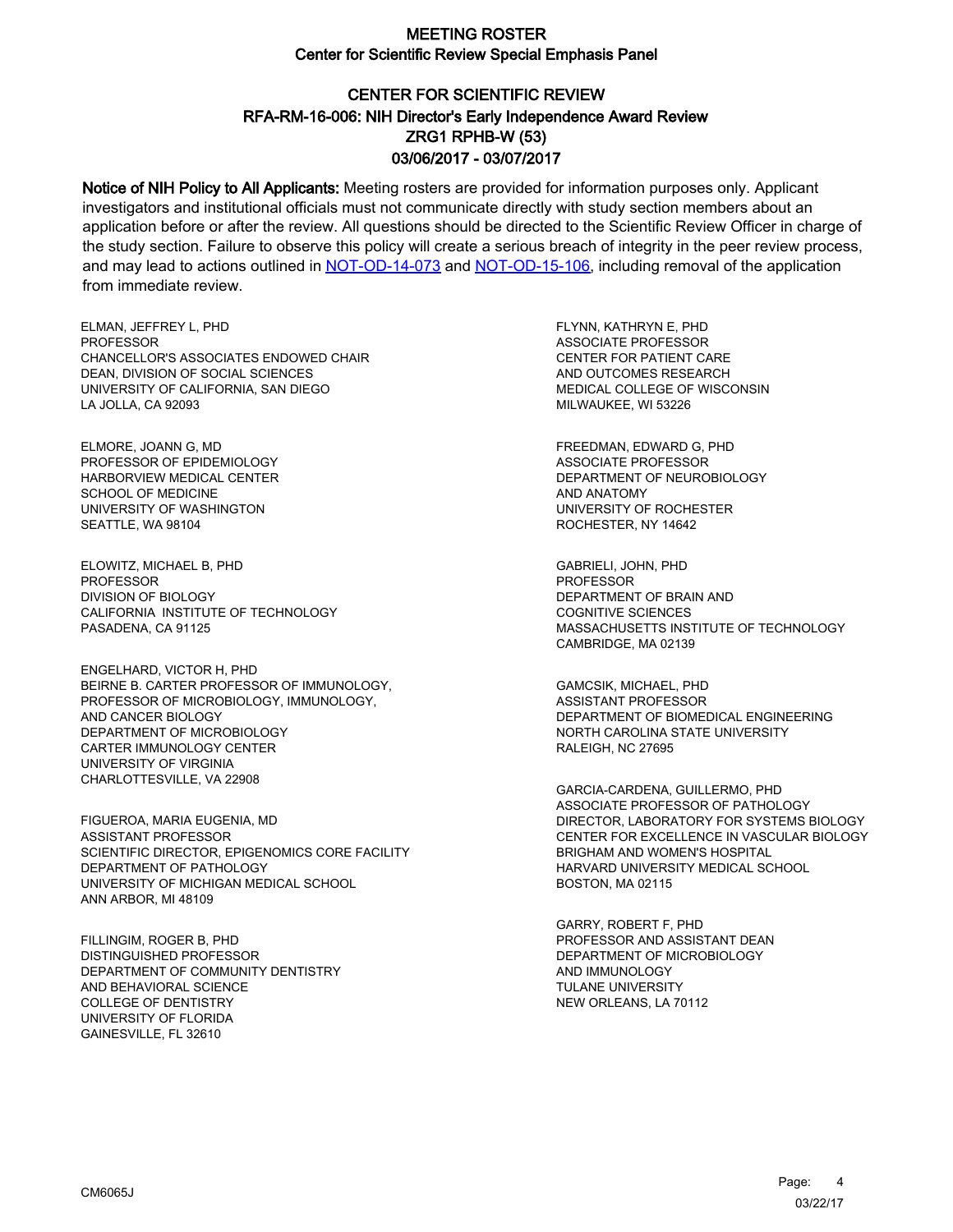# CENTER FOR SCIENTIFIC REVIEW ZRG1 RPHB-W (53) 03/06/2017 - 03/07/2017 RFA-RM-16-006: NIH Director's Early Independence Award Review

Notice of NIH Policy to All Applicants: Meeting rosters are provided for information purposes only. Applicant investigators and institutional officials must not communicate directly with study section members about an application before or after the review. All questions should be directed to the Scientific Review Officer in charge of the study section. Failure to observe this policy will create a serious breach of integrity in the peer review process, and may lead to actions outlined in [NOT-OD-14-073](https://grants.nih.gov/grants/guide/notice-files/NOT-OD-14-073.html) and [NOT-OD-15-106,](https://grants.nih.gov/grants/guide/notice-files/NOT-OD-15-106.html) including removal of the application from immediate review.

GASCH, AUDREY P, PHD ASSOCIATE PROFESSOR DEPARTMENT OF GENETICS UNIVERSITY OF WISCONSIN-MADISON MADISON, WI 53706

GIBB, BRANDON E, PHD PROFESSOR DEPARTMENT OF PSYCHOLOGY BINGHAMTON UNIVERSITY BINGHAMTON, NY 13902

GOLDSTEIN, ALLAN M, MD **PROFESSOR** DEPARTMENT OF SURGERY MASSACHUSETTES GENERAL HOSPITAL BOSTON, MA 02114

GRAFTON, SCOTT THOMAS, MD **PROFESSOR** DEPARTMENT OF PSYCHOLOGICAL AND BRAIN SCIENCES BRAIN IMAGING CENTER UNIVERSITY OF CALIFORNIA, SANTA BARBARA SANTA BARBARA, CA 93106

GRIFFEN, ANN L, DDS PROFESSOR DIVISION OF BIOSCIENCES COLLEGE OF DENTISTRY OHIO STATE UNIVERSITY COLUMBUS, OH 43210

HADDAD, GABRIEL G, MD **PROFESSOR** DEPARTMENT OF PEDIATRICS UNIVERSITY OF CALIFORNIA , SAN DIEGO LA JOLLA, CA 92093

HESS, CHRISTOPHER PAUL, MD, PHD ASSOCIATE PROFESSOR OF RADIOLOGY, NEUROLOGY AND BIOMEDICAL IMAGING DEPARTMENT OF RADIOLOGY AND BIOMEDICAL IMAGING UNIVERSITY OF CALIFORNIA, SAN FRANCISCO SAN FRANCISCO, CA 94143--062

HORWITZ, BARRY, PHD, MD CHIEF VOICE, SPEECH AND LANGUAGE BRANCH NATIONAL INSTITUTE ON DEAFNESS AND OTHER COMMUNICATION DISORDERS BETHESDA, MD 20892

JACK, CLIFFORD R JR, MD PROFFESSOR DEPARTMENT OF RADIOLOGY MAYO CLINIC ROCHESTER, MN 55905

JOGL, GERWALD, PHD ASSOCIATE PROFESSOR DEPARTMENT OF MOLECULAR BIOLOGY, CELL BIOLOGY AND BIOCHEMISTRY BROWN UNIVERSITY PROVIDENCE, RI 02912

JOHNSON, AARON J, PHD ASSOCIATE PROFESSOR DEPARTMENTS OF IMMUNOLOGY AND NEUROLOGY MAYO CLINIC ROCHESTER, MN 55905

JOHNSON, HEATHER M, MD ASSOCIATE PROFESSOR DEPARTMENT OF CARDIOVASCULAR MEDICINE SCHOOL OF MEDICINE AND PUBLIC HEALTH UNIVERSITY OF WISCONSIN MADISON, WI 53792

JUSTEMENT, LOUIS B, PHD PROFESSOR DEPARTMENT OF MICROBIOLOGY UNIVERSITY OF ALABAMA AT BIRMINGHAM BIRMINGHAM, AL 35294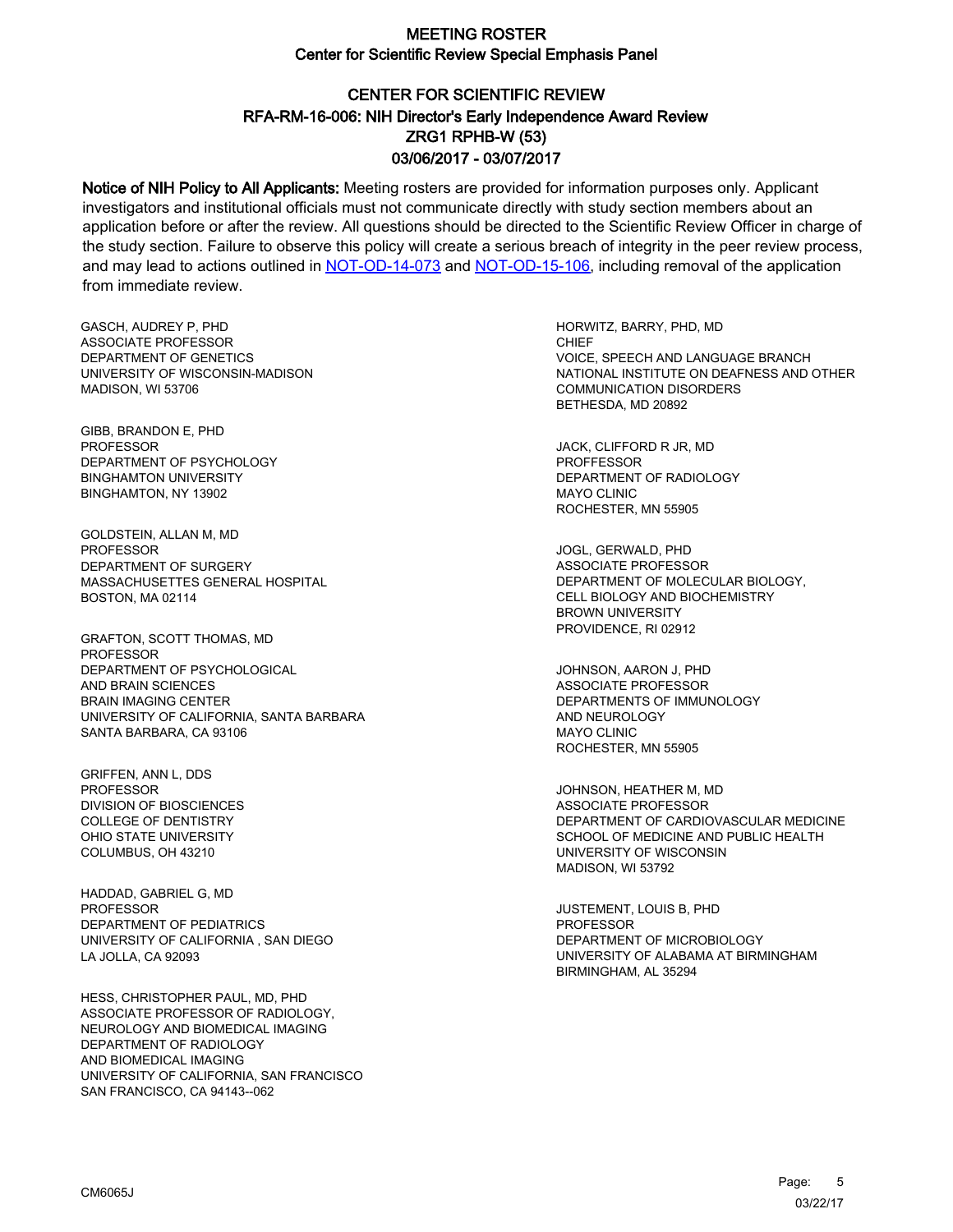# CENTER FOR SCIENTIFIC REVIEW ZRG1 RPHB-W (53) 03/06/2017 - 03/07/2017 RFA-RM-16-006: NIH Director's Early Independence Award Review

Notice of NIH Policy to All Applicants: Meeting rosters are provided for information purposes only. Applicant investigators and institutional officials must not communicate directly with study section members about an application before or after the review. All questions should be directed to the Scientific Review Officer in charge of the study section. Failure to observe this policy will create a serious breach of integrity in the peer review process, and may lead to actions outlined in [NOT-OD-14-073](https://grants.nih.gov/grants/guide/notice-files/NOT-OD-14-073.html) and [NOT-OD-15-106,](https://grants.nih.gov/grants/guide/notice-files/NOT-OD-15-106.html) including removal of the application from immediate review.

KAHN, JAMES GUSTAVE, MD **PROFESSOR** INSTITUTE FOR HEALTH POLICY STUDIES DEPARTMENT OF EPIDEMIOLOGY AND BIOSTATISTICS UNIVERSITY OF CALIFORNIA, SAN FRANCISCO SAN FRANCISCO, CA 94118

KHODJAKOV, ALEXEY L, PHD PROFESSOR/ RESEARCH SCIENTIST VI NEW YORK STATE DEPARTMENT OF HEALTH WADSWORTH CENTER ALBANY, NY 12201

KILBOURNE, AMY M, PHD **PROFESSOR** DEPARTMENT OF PSYCHIATRY UNIVERSITY OF MICHIGAN, SCHOOL OF MEDICINE RESEARCH CAREER SCIENTIST VA ANN ARBOR HEALTHCARE SYSTEM ANN ARBOR, MI 48105

KIM, KWANG S, MD PROFESSOR DEPARTMENT OF PEDIATRICS AND INFECTIOUS DISEASES SCHOOL OF MEDICINE JOHN HOPKINS UNIVERSITY BALTIMORE, MD 21287

KIRCHER, MORITZ FLORIAN, MD, PHD ASSOCIATE MEMBER AND ASSOCIATE ATTENDING RADIOLOGIST DEPARTMENT OF RADIOLOGY CENTER FOR MOLECULAR IMAGING AND NANOTECHNOLOGY MEMORIAL SLOAN KETTERING CANCER CENTER NEW YORK, NY 10065

KLEIN, ROBYN S, MD, PHD PROFESSOR DEPARTMENTS OF INTERNAL MEDICINE, PATHOLOGY WASHINGTON UNIVERSITY SCHOOL OF MEDICINE ST. LOUIS, MO 63110

KLUGER, HARRIET M, MD ASSOCIATE PROFESSOR DEAPRTMENT OF MEDICINE ASSOCIATE DIRECTOR, HEMATOLOGY/ ONCOLOGY FELLOWSHIP PROGRAM YALE UNIVERSITY NEW HAVEN, CT 06520

KOCHUNOV, PETER V, PHD PROFESSOR DEPARTMENT OF PSYCHIATRY MARYLAND PSYCHIATRIC RESEARCH CENTER UNIVERSITY OF MARYLAND SCHOOL OF MEDICINE BALTIMORE, MD 21201

KRAUZLIS, RICHARD J, PHD SENIOR INVESTIGATOR NATIONAL EYE INSTITUTE NATIONAL INSTITUTES OF HEALTH BETHESDA, MD 20892

KRUPINSKI, ELIZABETH A, PHD PROFESSOR AND VICE CHAIR OF RESEARCH DEPARTMENT OF RADIOLOGY AND IMAGING SERVICES EMORY UNIVERSITY ATLANTA, GA 30322

LAI, LAIJUN, MD ASSOCIATE RESEARCH PROFESSOR DEPARTMENT OF ALLIED HEALTH SCIENCES UNIVERSITY OF CONNECTICUT STORRS , CT 06269

LATHROP, RICHARD H, PHD **PROFESSOR** DEPARTMENT OF COMPUTER SCIENCE DONALD BREN SCHOOL OF INFORMATION AND COMPUTER SCIENCES UNIVERSITY OF CALIFORNIA, IRVINE IRVINE, CA 92697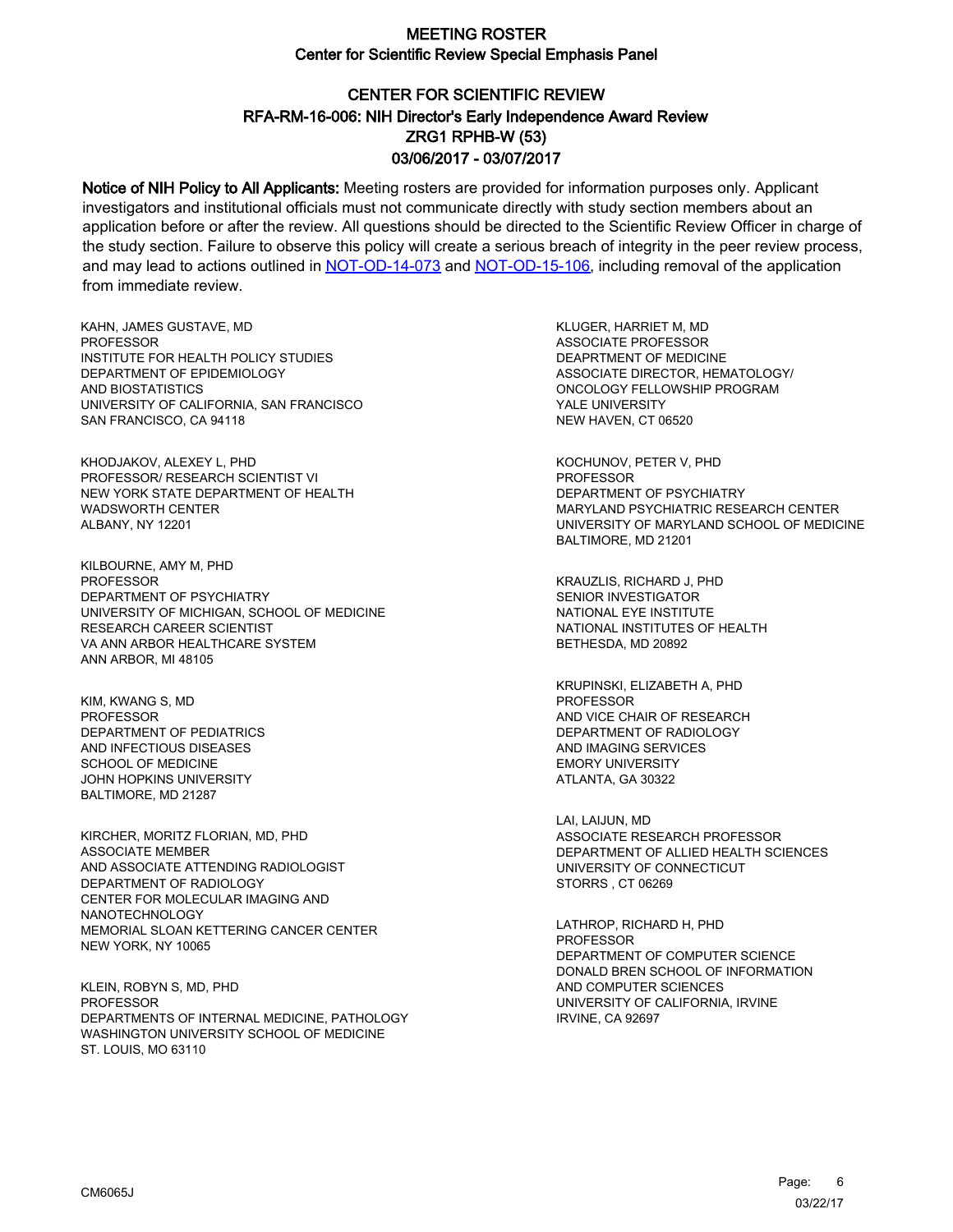# CENTER FOR SCIENTIFIC REVIEW ZRG1 RPHB-W (53) 03/06/2017 - 03/07/2017 RFA-RM-16-006: NIH Director's Early Independence Award Review

Notice of NIH Policy to All Applicants: Meeting rosters are provided for information purposes only. Applicant investigators and institutional officials must not communicate directly with study section members about an application before or after the review. All questions should be directed to the Scientific Review Officer in charge of the study section. Failure to observe this policy will create a serious breach of integrity in the peer review process, and may lead to actions outlined in [NOT-OD-14-073](https://grants.nih.gov/grants/guide/notice-files/NOT-OD-14-073.html) and [NOT-OD-15-106,](https://grants.nih.gov/grants/guide/notice-files/NOT-OD-15-106.html) including removal of the application from immediate review.

LEVENSON, RICHARD M, MD PROFESSOR AND VICE CHAIR OF STRATEGIC TECHNOLOGY DEPARTMENT OF PATHOLOGY AND LABORATORY MEDICINE UNIVERSITY OF CALIFORNIA, DAVIS MEDICAL CENTER SACRAMENTO, CA 95817

LEVINE, ROSS L, MD MEMBER, LAURENCE JOSEPH DINEEN CHAIR IN LEUKEMIA RESEARCH DEPARTMENT OF MEDICINE MEMORIAL SLOAN-KETTERING CANCER CENTER NEW YORK, NY 10065

LEVY, MICHAEL ZACHARY, PHD ASSISTANT PROFESSOR DEPARTMENT OF BIOSTATISTICS AND EPIDEMIOLOGY PERELMAN SCHOOL OF MEDICINE UNIVERSITY OF PENNSYLVANIA PHILADELPHIA, PA 19103

LIANG, JIE, PHD PROFESSOR DEPARTMENT OF BIOENGINEERING UNIVERSITY OF ILLINOIS AT CHICAGO CHICAGO, IL 60607

MAUK, MICHAEL D, PHD **PROFESSOR** CENTER FOR LEARNING AND MEMORY UNIVERSITY OF TEXAS AT AUSTIN AUSTIN, TX 78712

MCCARTY, OWEN J, PHD ASSOCIATE PROFESSOR DEPARTMENT OF BIOMEDICAL ENGINEERING OREGON HEALTH AND SCIENCE UNIVERSITY PORTLAND, OR 97239

MCLEAN, JEFFREY SCOTT, PHD ASSOCIATE PROFESSOR SCHOOL OF DENTISTRY UNIVERSITY OF WASHINGTON SEATTLE, WA 98195

MIRNY, LEONID A, PHD ASSOCIATE PROFESSOR DEPARTMENT OF PHYSICS MASSACHUSETTS INSTITUTE OF TECHNOLOGY CAMBRIDGE, MA 02139

MITCHELL, JEAN M, PHD PROFESSOR OF PUBLIC POLICY MCCOURT SCHOOL OF PUBLIC POLICY GEORGETOWN UNIVERSITY WASHINGTON, DC 20057

MORRISON, SHERIE L, PHD DISTINGUISHED PROFESSOR DEPARTMENT OF MICROBIOLOGY, IMMUNOLOGY AND MOLECULAR GENETICS MOLECULAR BIOLOGY INSTITUTE UNIVERSITY OF CALIFORNIA LOS ANGELES LOS ANGELES, CA 90095-1489

MUNFORD, ROBERT S, MD SENIOR CLINICIAN AND DEPUTY CHIEF LABORATORY OF CLINICAL INFECTIOUS DISEASES NATIONAL INSTITUTES OF HEALTH/NATIONAL INSTITUTES OF ALLERGIES AND INFECTIOUS DISEASES BETHESDA, MD 20892

MYLES, KEVIN M, PHD ASSOCIATE PROFESSOR FRALIN LIFE SCIENCE INSTITUTE VIRGINIA TECH BLACKSBURG, VA 24061

NAIL, LILLIAN M, PHD **PROFESSOR** SCHOOL OF NURSING AND KNIGHT CANCER INSTITUTE OREGON HEALTH AND SCIENCE UNIVERSITY PORTLAND, OR 97239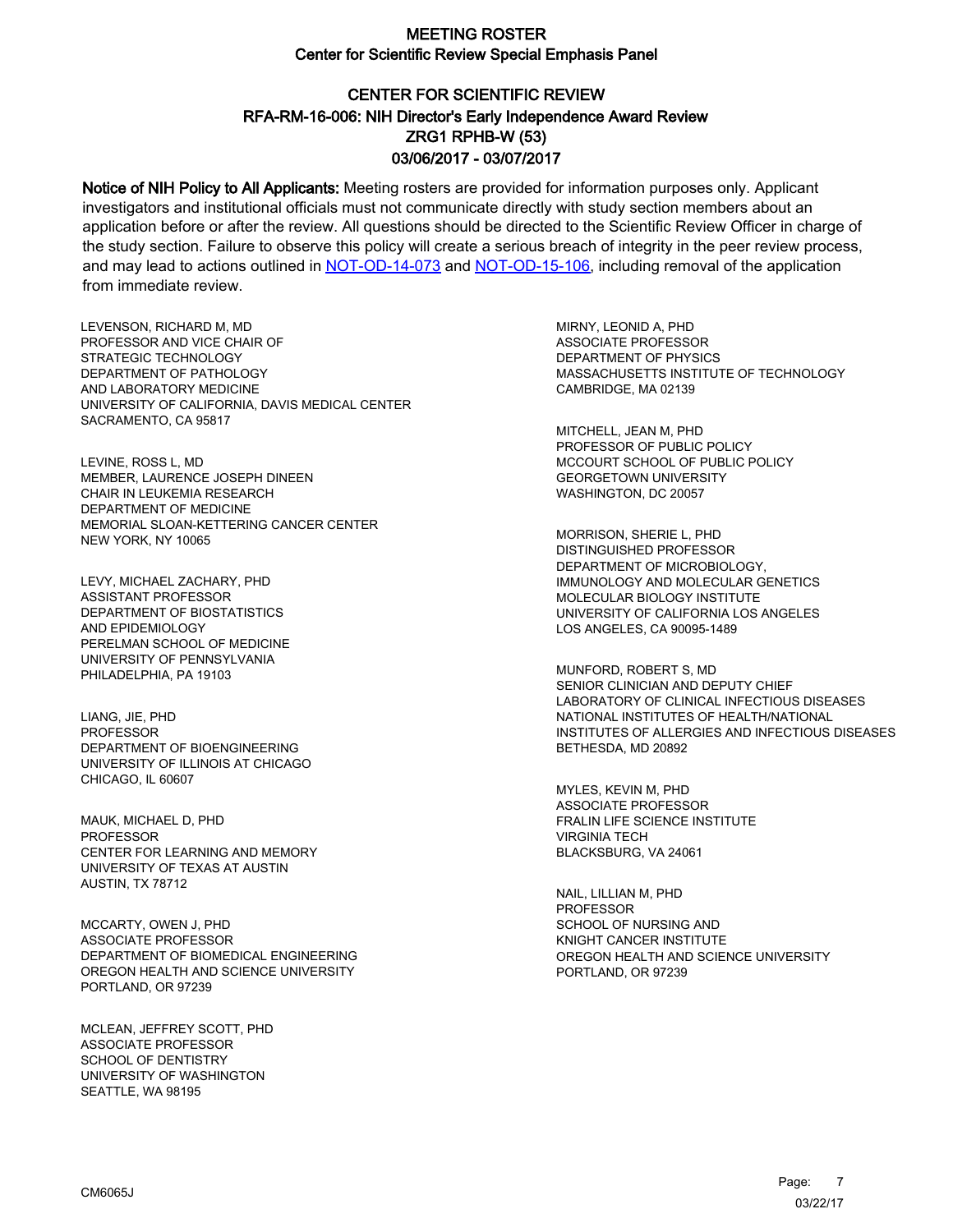# CENTER FOR SCIENTIFIC REVIEW ZRG1 RPHB-W (53) 03/06/2017 - 03/07/2017 RFA-RM-16-006: NIH Director's Early Independence Award Review

Notice of NIH Policy to All Applicants: Meeting rosters are provided for information purposes only. Applicant investigators and institutional officials must not communicate directly with study section members about an application before or after the review. All questions should be directed to the Scientific Review Officer in charge of the study section. Failure to observe this policy will create a serious breach of integrity in the peer review process, and may lead to actions outlined in [NOT-OD-14-073](https://grants.nih.gov/grants/guide/notice-files/NOT-OD-14-073.html) and [NOT-OD-15-106,](https://grants.nih.gov/grants/guide/notice-files/NOT-OD-15-106.html) including removal of the application from immediate review.

NICHOLSON, JOANNE, PHD ASSOCIATE PROFESSOR DEPARTMENT OF PSYCHIATRY DEPUTY DIRECTOR, CENTER FOR MENTAL HEALTH SERVICES RESEARCH UNIVERSITY OF MASSACHUSETTS MEDICAL SCHOOL WORCESTER, MA 01655

NOLL, DOUGLAS C, PHD PROFESSOR DEPARTMENT OF RADIOLOGY CHAIR, DEPARTMENT OF BIOMEDICAL ENGINEERING COLLEGE OF ENGINEERING UNIVERSITY OF MICHIGAN ANN ARBOR, MI 48109

ORTH, ANTHONY PAUL, PHD ASSOCIATE DIRECTOR GENOMICS INSTITUTE OF THE NOVARTIS RESEARCH SAN DIEGO, CA 92121

PASCUAL-LEONE, ALVARO, MD, PHD PROFESSOR DEPARTMENT OF NEUROLOGY ASSOCIATE DEAN FOR CLINICAL AND TRANSLATIONAL RESEARCH HARVARD MEDICAL SCHOOL BOSTON, MA 02115

PASRICHA, PANKAJ J, MBBS, MD PROFESSOR OF MEDICINE DIRECTOR JOHNS HOPKINS CENTER FOR MOTILITY DISORDERS AND DIGESTIVE DISEASES JOHNS HOPKINS SCHOOL OF MEDICINE BALTIMORE, MD 21224

PETRYSHEN, TRACEY, PHD ASSOCIATE PROFESSOR OF PSYCHIATRY HARVARD MEDICAL SCHOOL BOSTON, MA 02114

PIZZAGALLI, DIEGO A, PHD **PROFESSOR** DEPARTMENT OF PSYCHIATRY HARVARD MEDICAL SCHOOL DIRECTOR, MCLEAN IMAGING CENTER MCLEAN HOSPITAL BELMONT, MA 02478

PODAR, MIRCEA, PHD SENIOR SCIENTIST AND SYSTEMS GENETICS GROUP LEADER BIOSCIENCES DIVISION AND BIOENERGY SCIENCE OAK RIDGE NATIONAL LABORATORY OAK RIDGE, TN 37831

PROPPER, CATHI BARBRA, PHD ASSOCIATE RESEARCH PROFESSOR DEPARTMENT OF CENTER FOR DEVELOPMENTAL SCIENCE UNIVERSITY OF NORTH CAROLINA AT CHAPEL HILL CHAPEL HILL, NC 27599

RAJ, ASHISH, PHD ASSOCIATE PROFESSOR AND CO-DIRECTOR OF IDEAL WEILL CORNELL DEPARTMENT OF RADIOLOGY CORNELL MEDICAL COLLEGE NEW YORK, NY 10021

RE, FABIO C, PHD ASSOCIATE PROFESSOR DEPARTMENT OF MICROBIOLOGY AND IMMUNOLOGY ROSALIND FRANKLIN UNIVERSITY NORTH CHICAGO, IL 60064

REPASKY, ELIZABETH A, PHD **PROFESSOR** DEPARTMENT OF IMMMUNOLOGY ROSWELL PARK CANCER INSTITUTE BUFFALO, NY 14263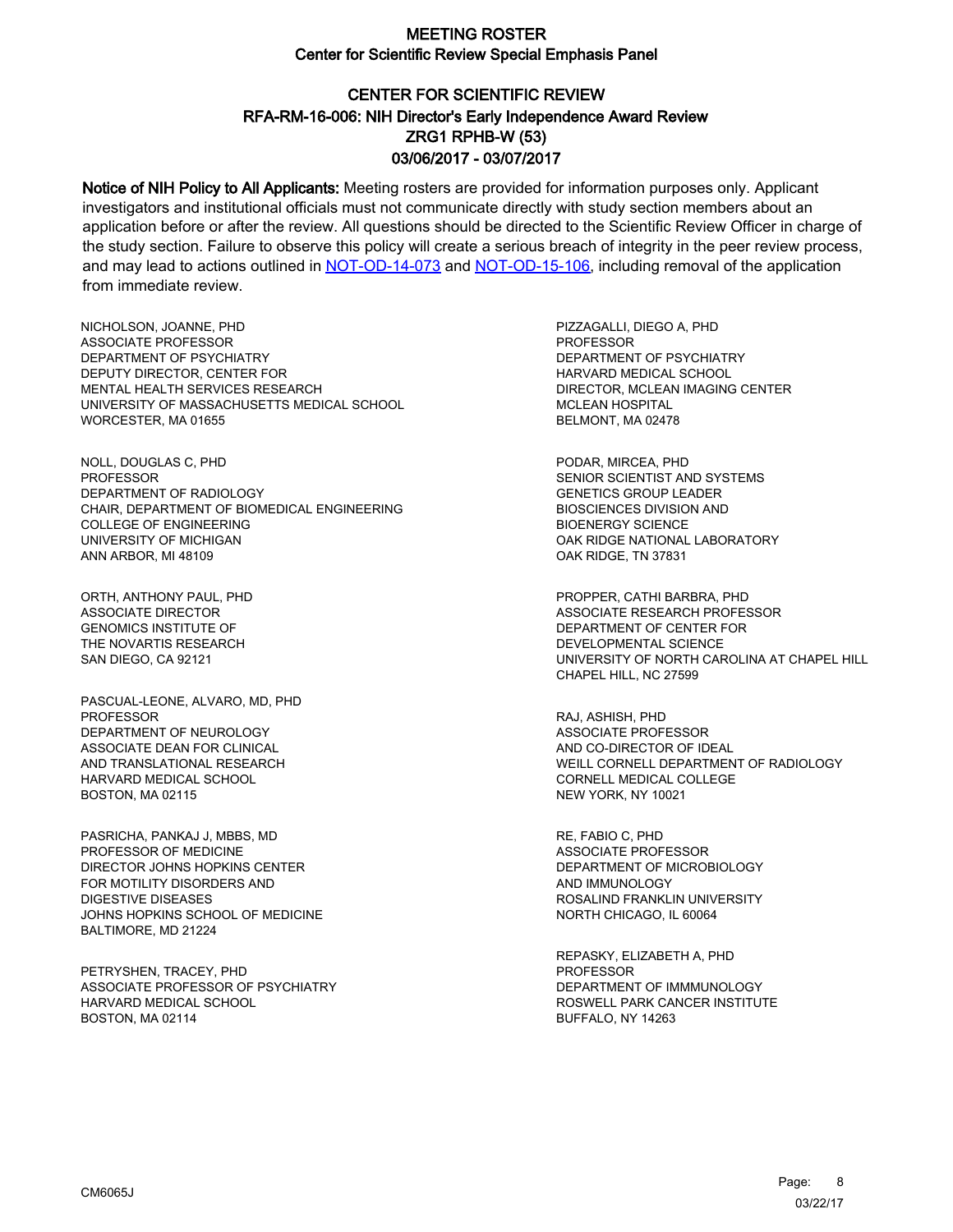# CENTER FOR SCIENTIFIC REVIEW ZRG1 RPHB-W (53) 03/06/2017 - 03/07/2017 RFA-RM-16-006: NIH Director's Early Independence Award Review

Notice of NIH Policy to All Applicants: Meeting rosters are provided for information purposes only. Applicant investigators and institutional officials must not communicate directly with study section members about an application before or after the review. All questions should be directed to the Scientific Review Officer in charge of the study section. Failure to observe this policy will create a serious breach of integrity in the peer review process, and may lead to actions outlined in [NOT-OD-14-073](https://grants.nih.gov/grants/guide/notice-files/NOT-OD-14-073.html) and [NOT-OD-15-106,](https://grants.nih.gov/grants/guide/notice-files/NOT-OD-15-106.html) including removal of the application from immediate review.

RIEKERT, KRISTIN A, PHD ASSOCIATE PROFESSOR DIVISION OF PULMONARY AND CRITICAL CARE MEDICINE THE JOHN HOPKINS SCHOOL OF MEDICINE BALTIMORE , MD 21224

RODECK, ULRICH, MD, PHD PROFESSOR DEPARTMENT OF DERMATOLOGY AND CUTANEOUS BIOLOGY THOMAS JEFFERSON UNIVERSITY PHILADELPHIA, PA 19107

ROGERS, SELWYN O, MD CHIEF MEDICAL OFFICER AND VICE PRESIDENT MEDICAL BRANCH UNIVERSITY OF TEXAS GALVESTON, TX 77554

SAHNI, SANJEEV K, PHD ASSOCIATE PROFESSOR DEPARTMENT OF PATHOLOGY THE UNIVERSITY OF TEXAS MEDICAL BRANCH GALVESTON, TX 77555

SAMUDRALA, RAM, PHD ASSISTANT PROFESSOR DEPARTMENT OF MICROBIOLOGY UNIVERSITY OF WASHINGTON SEATTLE, WA 98195-7242

SAVOLDO, BARBARA, MD, PHD PROFESSOR DEPARTMENT OF PEDIATRICS HEMATOLOGY ONCOLOGY UNIVERSITY OF NORTH CAROLINA CHAPEL HILL CHAPEL HILL, NC 27599

SAVOVA, GUERGANA K, PHD ASSOCIATE PROFESSOR CHILDREN'S HOSPITAL BOSTON HARVARD MEDICAL SCHOOL BOSTON, MA 02115

SAWAKI, LUMY, MD, PHD ASSOCIATE PROFESSOR DEPARTMENT OF PHYSICAL MEDICINE AND REHABILITATION UNIVERSITY OF KENTUCKY LEXINGTON, KY 40504

SEIDLER, RACHAEL D, PHD PROFESSOR DEPARTMENT OF PSYCHOLOGY UNIVERSITY OF MICHIGAN ANN ARBOR, MI 48109

SHADEL, GERALD, PHD PROFESSOR DEPARTMENT OF PATHOLOGY YALE UNIVERSITY SCHOOL OF MEDICINE NEW HAVEN, CT 06520

SHLOMCHIK, MARK J, MD, PHD PROFESSOR OF LABORATORY MEDICINE AND IMMUNOBIOLOGY DEPARTMENT OF LABORATORY MEDICINE YALE UNIVERSITY SCHOOL OF MEDICINE NEW HAVEN, CT 06510

SMALLEY, KEIRAN, PHD PROFESSOR AND DIRECTOR THE MELANOMA AND SKINCANCERS CENTER OF EXCELLENCE PROFESSOR AND DONALD A. ADAM ENDOWED CHAIR IN MELANOMA RESEARCH THE MOFFITT CANCER CENTER & RESEARCH INSTITUTE TAMPA, FL 33612

STIFTER, CYNTHIA A, PHD PROFESSOR DEPARTMENT OF HUMAN DEVELOPMENT AND FAMILY STUDIES PENNSYLVANIA STATE UNIVERSITY UNIVERSITY PARK, PA 16802

STRAYHORN, GREGORY, MD, PHD PROFESSOR DEPARTMENT OF FAMILY MEDICINE MOREHOUSE SCHOOL OF MEDICINE ATLANTA, GA 30308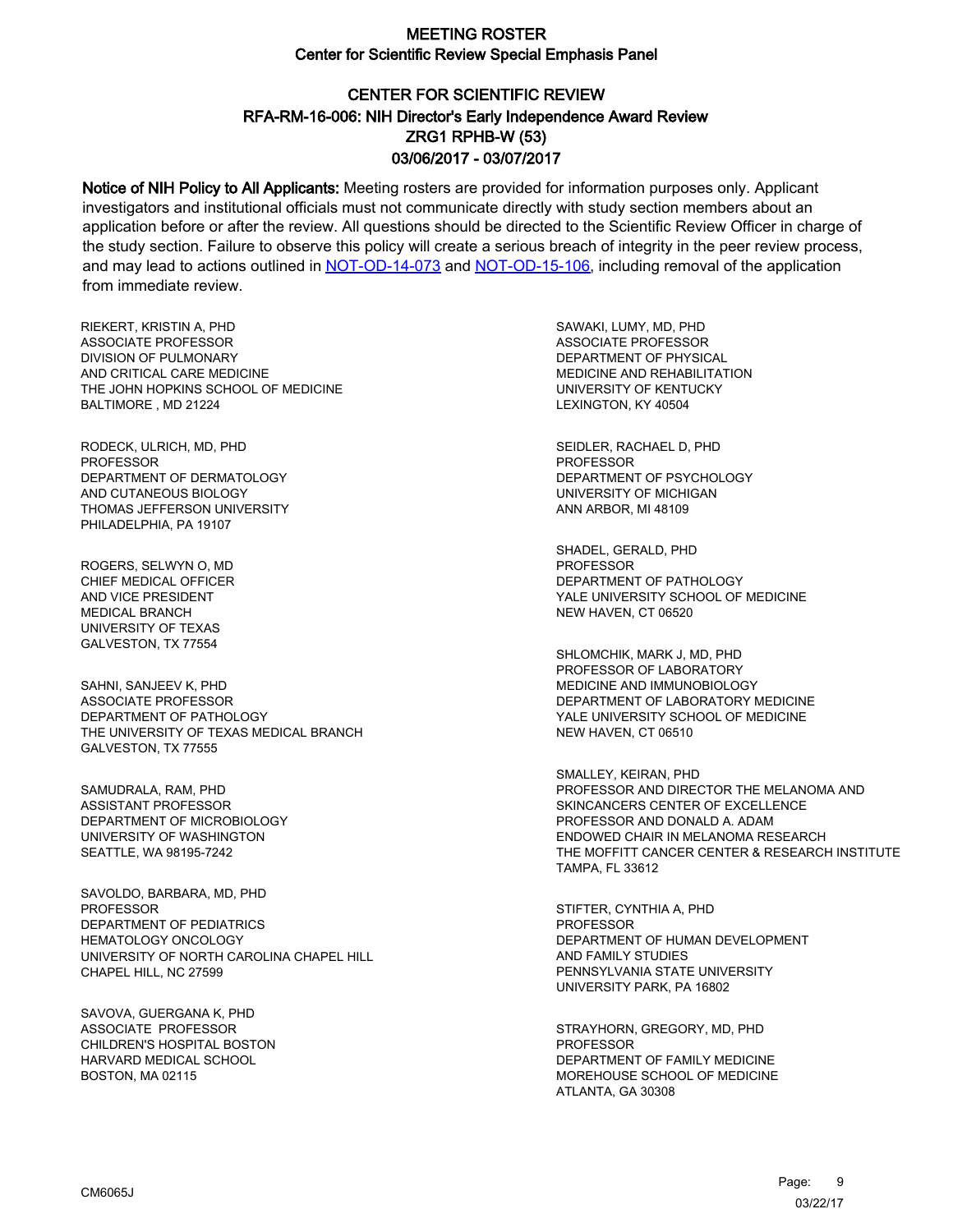# CENTER FOR SCIENTIFIC REVIEW ZRG1 RPHB-W (53) 03/06/2017 - 03/07/2017 RFA-RM-16-006: NIH Director's Early Independence Award Review

Notice of NIH Policy to All Applicants: Meeting rosters are provided for information purposes only. Applicant investigators and institutional officials must not communicate directly with study section members about an application before or after the review. All questions should be directed to the Scientific Review Officer in charge of the study section. Failure to observe this policy will create a serious breach of integrity in the peer review process, and may lead to actions outlined in [NOT-OD-14-073](https://grants.nih.gov/grants/guide/notice-files/NOT-OD-14-073.html) and [NOT-OD-15-106,](https://grants.nih.gov/grants/guide/notice-files/NOT-OD-15-106.html) including removal of the application from immediate review.

TAN, SIDHARTHA, MBBS, MD PROFESSOR DEPARTMENT OF PEDIATRICS NORTHSHORE UNIVERSITY HEALTH SYSTEM UNIVERSITY OF CHICAGO PRITZKER SCHOOL OF MEDICINE EVANSTON, IL 60201

TANOWITZ, HERBERT BERNARD, MD PROFESSOR DEPARTMENT OF PATHOLOGY ALBERT EINSTEIN COLLEGE OF MEDICINE BRONX, NY 10461

THAYER, JULIAN F, PHD **PROFESSOR** DEPARTMENT OF PSYCHOLOGY THE OHIO STATE UNIVERSITY COLUMBUS, OH 43210

TRAVAGLI, RENATO ALBERTO, PHD PROFESSOR DEPARTMENT OF NEURAL AND BEHAVIORAL SCIENCES COLLEGE OF MEDICINE PENNSYLVANIA STATE UNIVERSITY HERSHEY, PA 17033--085

TREADWELL, MARSHA J, PHD DIRECTOR PATIENT SERVICES CORE NORTHERN CALIFORNIA COMPREHENSIVE SICKLE CELL CENTER CHILDREN'S HOSPITAL AND RESEARCH CENTER OAKLAND, CA 94609

VADAPARAMPIL, SUSAN T, PHD PROFESSOR DEPARTMENT OF HEALTH OUTCOMES AND BEHAVIOR MOFFITT CANCER CENTER AND RESEARCH INSTITUTE UNIVERSITY OF SOUTH FLORIDA TAMPA, FL 33612

VANNESS, DAVID JOHN, PHD ASSOCIATE PROFESSOR POPULATION HEALTH SCIENCES SCHOOL OF MEDICINE AND PUBLIC HEALTH UNIVERSITY WISCONSIN MADISON, WI 53726

VICTOR, RONALD G, MD PROFESSOR, BURNS AND ALLEN CHAIR IN CARDIOLOGY RESEARCH DIRECTOR, HYPERTENSION CENTER OF EXCELLENCE DIRECTOR, CLINICAL RESEARCH ASSOCIATE DIRECTOR, CEDARS-SINAI HEART INSTITUTE CEDARS-SINAI MEDICAL CENTER LOS ANGELES, CA 90048

WAKEFIELD, THOMAS WILLIAM, MD PROFESSOR AND HEAD DEPARTMENT OF SURGERY SECTION OF VASCULAR SURGERY UNIVERSITY OF MICHIGAN MEDICAL CENTER ANN ARBOR, MI 48109

WALENSKY, ROCHELLE P, MD DIRECTOR DIVISION OF INFECTIOUS DISEASE MASSACHUSETTS GENERAL HOSPITAL BOSTON, MA 02114

WANG, YANCHANG, PHD PROFESSOR DEPARTMENT OF BIOMEDICAL SCIENCES COLLEGE OF MEDICINE FLORIDA STATE UNIVERSITY TALLAHASSEE, FL 32306

WANG, YU-PING, PHD ASSOCIATE PROFESSOR BIOMEDICAL ENGINEERING DEPARTMENT SCHOOL OF SCIENCE AND ENGINERING TULANE UNIVERSITY NEW ORLEANS, LA 70118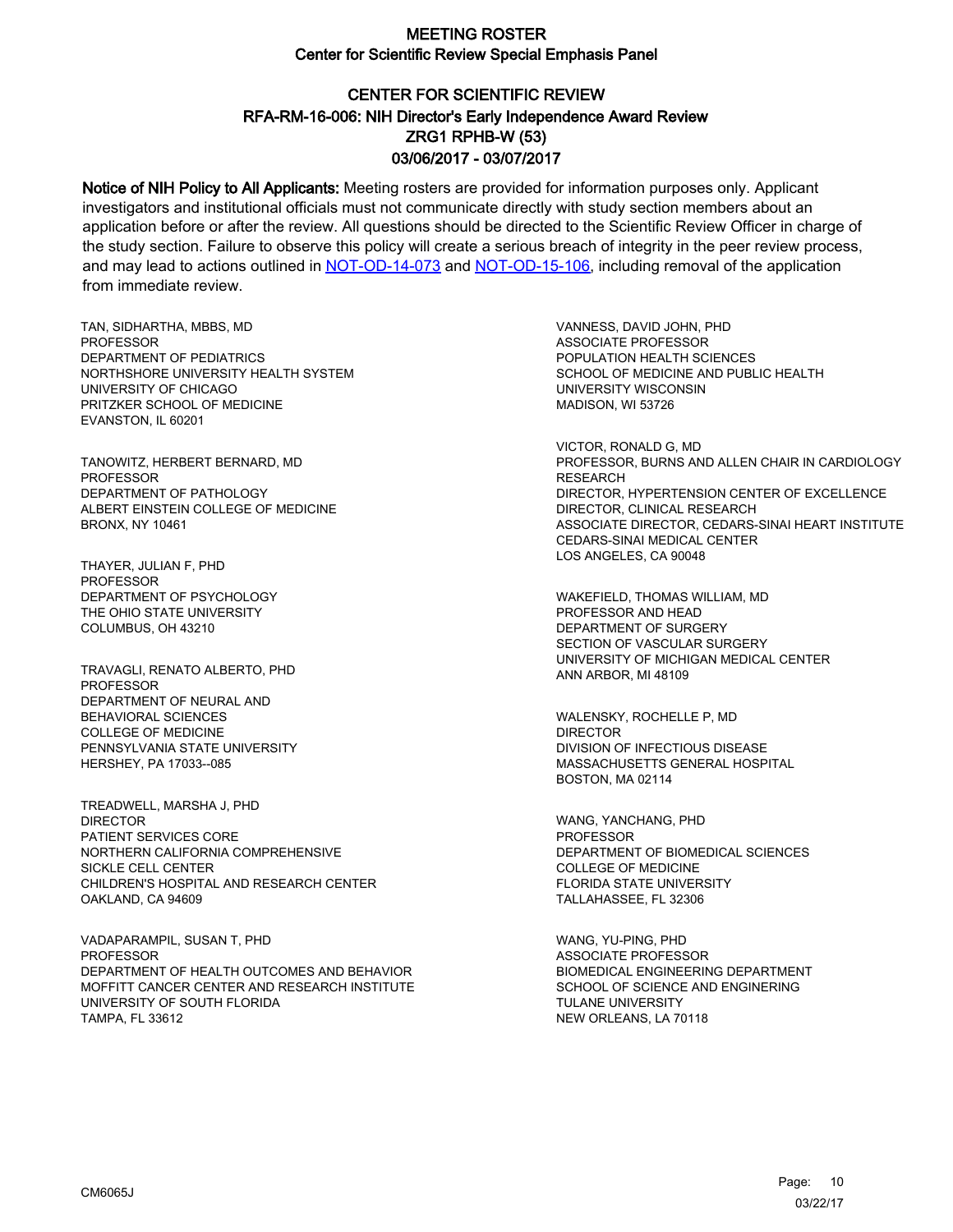# CENTER FOR SCIENTIFIC REVIEW ZRG1 RPHB-W (53) 03/06/2017 - 03/07/2017 RFA-RM-16-006: NIH Director's Early Independence Award Review

Notice of NIH Policy to All Applicants: Meeting rosters are provided for information purposes only. Applicant investigators and institutional officials must not communicate directly with study section members about an application before or after the review. All questions should be directed to the Scientific Review Officer in charge of the study section. Failure to observe this policy will create a serious breach of integrity in the peer review process, and may lead to actions outlined in [NOT-OD-14-073](https://grants.nih.gov/grants/guide/notice-files/NOT-OD-14-073.html) and [NOT-OD-15-106,](https://grants.nih.gov/grants/guide/notice-files/NOT-OD-15-106.html) including removal of the application from immediate review.

WATSON, AMY C, PHD ASSOCIATE PROFESSOR JANE ADDAMS COLLEGE OF SOCIAL WORK UNIVERSITY OF ILLINOIS AT CHICAGO CHICAGO, IL 60607

WEAVER, SCOTT C, PHD PROFESSOR AND CHAIR DEPARTMENT OF MICROBIOLOGY AND IMMUNOLOGY UNIVERSITY OF TEXAS MEDICAL BRANCH GALVESTON, TX 77555

WEISS, JERROLD P, PHD PROFESSOR DEPARTMENT OF INTERNAL MEDICINE UNIVERSITY OF IOWA CORALVILLE, IA 52241

WHITE, STEPHEN H, PHD PROFESSOR DEPARTMENT OF PHYSIOLOGY AND BIOPHYSICS UNIVERSITY OF CALIFORNIA, IRVINE IRVINE, CA 92697

WILKINSON, KRISTA M, PHD PROFESSOR DEPARTMENT OF COMMUNICATION SCIENCES AND DISORDERS PENNSYLVANIA STATE UNIVERSITY STATE COLLEGE, PA 16802

WITTENBERG, GEORGE F, MD, PHD STAFF PHYSICIAN GRECC, BALTIMORE VA MEDICAL CENTER ASSOCIATE PROFESSOR, DEPARTMENT OF NEUROLOGY UNIVERSITY OF MARYLAND BALTIMORE, MD 21201

WOOD, DAVID, PHD PROFESSOR AND CHAIR DEPARTMENT OF MICROBIOLOGY AND IMMUNOLOGY COLLEGE OF MEDICINE UNIVERSITY OF SOUTH ALABAMA MOBILE, AL 36688

WU, XU, PHD ASSISTANT PROFESSOR CUTANEOUS BIOLOGY RESEARCH CENTER MASSACHUSETTS GENERAL HOSPITAL HARVARD MEDICAL SCHOOL CHARLESTOWN, MA 02129

WYSOCKI, LAWRENCE J, PHD **PROFESSOR** DEPARTMENT OF IMMUNOLOGY NATIONAL JEWISH HEALTH AND RESEARCH CENTER DENVER, CO 80206

ZAVAZAVA, NICHOLAS, MD, PHD PROFESSOR OF INTERNAL MEDICINE AND IMMUNOLOGY DEPARTMENT OF INTERNAL MEDICINE UNIVERSITY OF IOWA HOSPITALS AND CLINICS IOWA CITY, IA 52242

ZHANG, YI, MD, PHD ASSOCIATE PROFESSOR DEPARTMENT OF MICROBIOLOGY AND IMMUNOLOGY TEMPLE UNIVERSITY SCHOOL OF MEDICINE PHILADELPHIA, PA 19140

#### **SCIENTIFIC REVIEW OFFICER**

NI, WEIJIA, PHD CHIEF/SCIENTIFIC REVIEW OFFICER RISK, PREVENTION AND HEALTH BEHAVIOR INTERGRATED REVIEW GROUP CENTER FOR SCIENTIFIC REVIEW NATIONAL INSTITUTES OF HEALTH BETHESDA, MD 20892